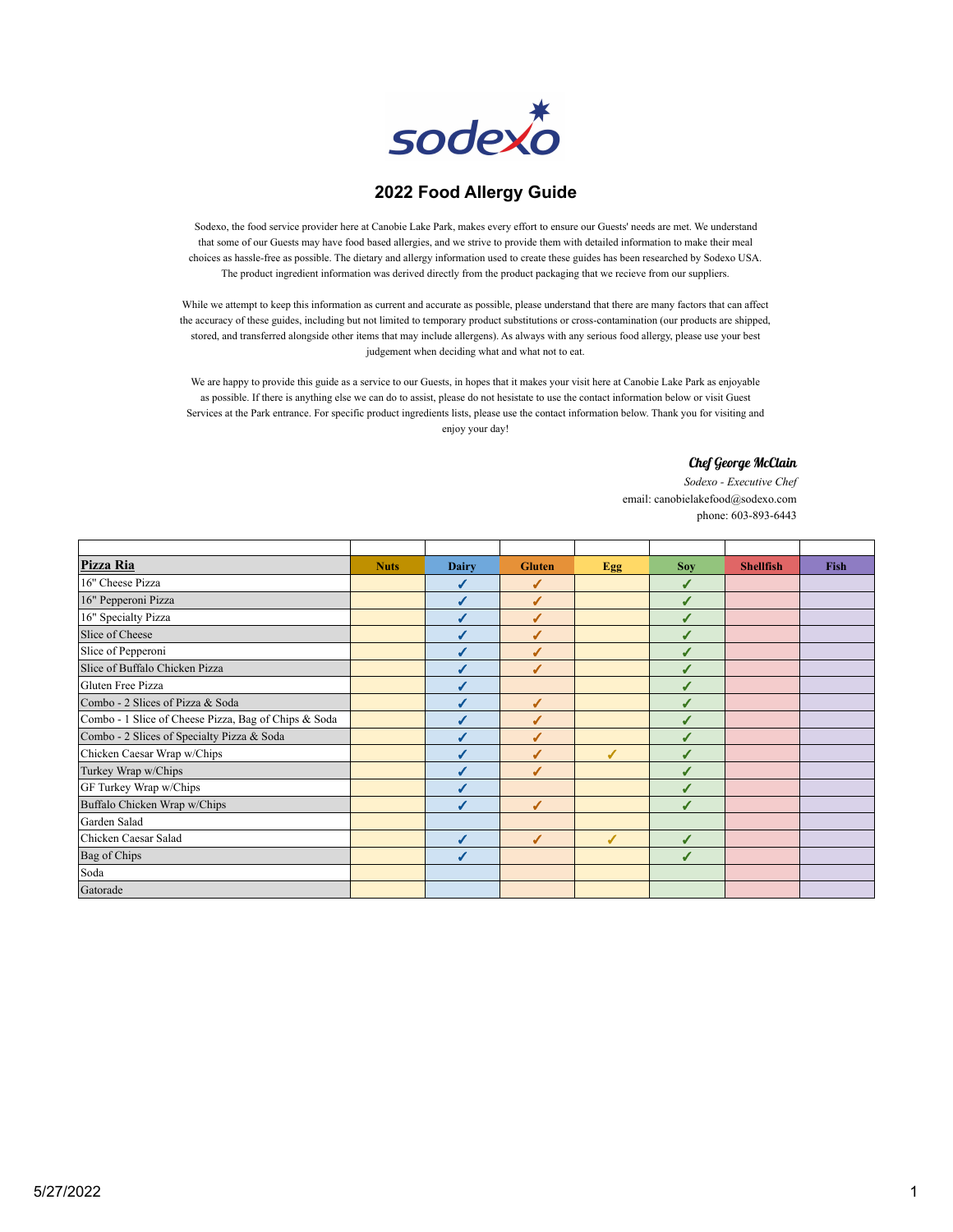| <b>Outrigger Grill</b>           | <b>Nuts</b> | <b>Dairy</b> | <b>Gluten</b> | Egg          | <b>Sov</b>   | <b>Shellfish</b> | <b>Fish</b> |
|----------------------------------|-------------|--------------|---------------|--------------|--------------|------------------|-------------|
| Tiki Burger                      |             |              | ✔             | ✔            | ✔            |                  |             |
| Reef Burger                      |             | $\checkmark$ | $\checkmark$  | ✔            | ✔            |                  |             |
| Caribbean Chicken Sandwich       |             |              | ✔             |              | ✓            |                  |             |
| Beach Club Chicken Sandwich      |             | $\checkmark$ | ✔             |              | ✔            |                  |             |
| Big Kahuna                       |             |              | ✔             | $\checkmark$ | ✔            |                  |             |
| Salty Dog                        |             |              | ✔             |              | ℐ            |                  |             |
| <b>Island Tenders</b>            |             | ✔            | $\checkmark$  | ✔            | ✔            |                  |             |
| Tsunami Tenders                  |             | ✔            | ✔             | ✔            | ✔            |                  |             |
| Tide Pool Turkey Club            |             | ✔            | ✔             | ✔            | ✓            |                  |             |
| Rip Tide Roast Beef              |             | ✔            | ✔             | ✔            | ✓            |                  |             |
| High Tide Ham & Swiss            |             | ✔            | ℐ             | ✔            | ✔            |                  |             |
| Gluten FreeTurkey wrap           |             |              |               |              | ✔            |                  |             |
| Jr. Hot Dog                      |             |              | $\checkmark$  |              | ✔            |                  |             |
| Jr. Chicken Tenders              |             | $\checkmark$ | $\checkmark$  | ✔            | ✔            |                  |             |
| Assorted Fruit Cup               |             |              |               |              |              |                  |             |
| Carrot Sticks with Ranch         |             | $\checkmark$ |               | $\checkmark$ | ✔            |                  |             |
| Garden Salad                     |             | ✔            |               | $\checkmark$ | ✔            |                  |             |
| Chicken Caesar Salad             |             |              | $\checkmark$  | ✔            | ✔            |                  |             |
| Soda                             |             |              |               |              |              |                  |             |
| <b>Bottled Water</b>             |             |              |               |              |              |                  |             |
| Gatorade                         |             |              |               |              |              |                  |             |
| Tsunami Tenders Only             |             | $\checkmark$ | $\checkmark$  | $\checkmark$ | $\checkmark$ |                  |             |
| <b>Island Tenders Only</b>       |             | J            | $\checkmark$  | ✔            | ✔            |                  |             |
| Tiki Burger Only                 |             |              | ✔             | J            | ℐ            |                  |             |
| Reef Burger Only                 |             | ✔            | ✔             | ✔            | ✓            |                  |             |
| Caribbean Chicken Sandwich Only  |             |              | ✔             |              | ✓            |                  |             |
| Beach Club Chicken Sandwich Only |             | ✔            | ✔             |              | ✓            |                  |             |
| <b>French Fries</b>              |             |              | ✔             |              | ✔            |                  |             |
| Homemade Kettle Chips            |             |              | ✔             |              | ℐ            |                  |             |

| <b>Monkey Bar</b>     | <b>Nuts</b>    | <b>Dairy</b> | <b>Gluten</b>            | <b>Egg</b> | <b>Soy</b> | <b>Shellfish</b> | Fish |
|-----------------------|----------------|--------------|--------------------------|------------|------------|------------------|------|
| Margaritas            |                |              |                          |            |            |                  |      |
| Pina Colada           | $\overline{J}$ |              |                          |            |            |                  |      |
| Virgin Pina Colada    | $\checkmark$   |              |                          |            |            |                  |      |
| Virgin Margarita      |                |              |                          |            |            |                  |      |
| Electric Lemonade     |                |              |                          |            |            |                  |      |
| Draft                 |                |              | $\sqrt{2}$               |            |            |                  |      |
| Draft Premium         |                |              | $\overline{\mathcal{L}}$ |            |            |                  |      |
| <b>Canned Seltzer</b> |                |              |                          |            |            |                  |      |
| Wine                  |                |              | ✔                        |            |            |                  |      |
| Soda                  |                |              |                          |            |            |                  |      |
| <b>Bottled Water</b>  |                |              |                          |            |            |                  |      |
| Popcorn               |                |              |                          |            | ✔          |                  |      |
| Chex Mix              |                |              | $\checkmark$             |            | J          |                  |      |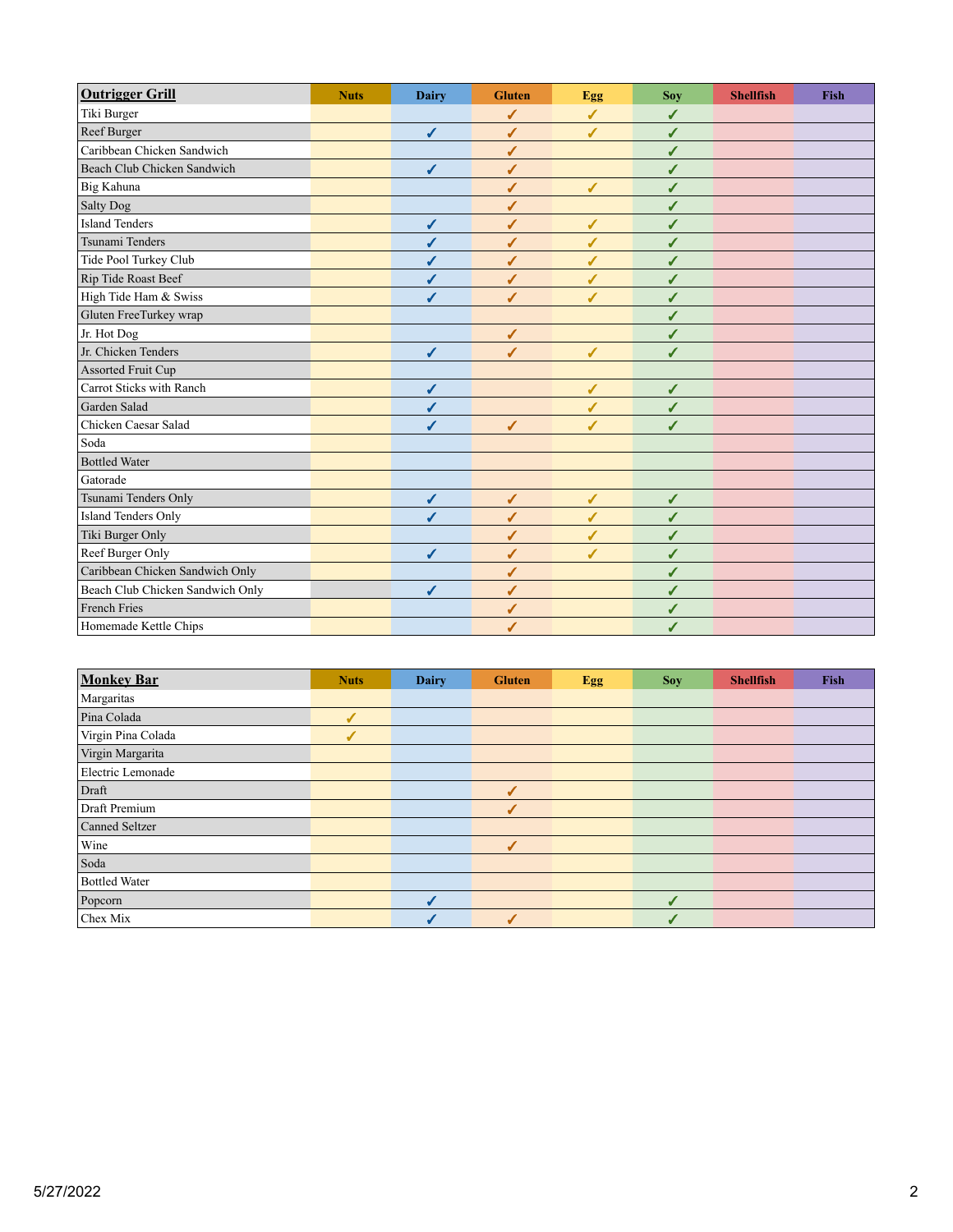| <b>Petey's Island Pizza</b> | <b>Nuts</b> | <b>Dairy</b> | <b>Gluten</b>    | Egg | <b>Soy</b> | <b>Shellfish</b> | <b>Fish</b> |
|-----------------------------|-------------|--------------|------------------|-----|------------|------------------|-------------|
| Personal Cheese Pizza       |             |              | $\boldsymbol{J}$ |     |            |                  |             |
| Personal Pepperoni Pizza    |             |              | √                |     |            |                  |             |
| Personal Veggie Pizza       |             |              | ┙                |     |            |                  |             |
| Personal buffalo Pizza      |             |              |                  |     |            |                  |             |
| Personal Supreme Pizza      |             |              |                  |     |            |                  |             |
| Large Dill Pickle           |             |              |                  |     |            |                  |             |
| Canned Soda                 |             |              |                  |     |            |                  |             |
| <b>Bottled Water</b>        |             |              |                  |     |            |                  |             |
| Gatorade                    |             |              |                  |     |            |                  |             |
| Canned Beer                 |             |              |                  |     |            |                  |             |
| Seltzers                    |             |              |                  |     |            |                  |             |

| <b>Private Cabanas</b>         | <b>Nuts</b>  | <b>Dairy</b> | <b>Gluten</b> | Egg          | Soy          | <b>Shellfish</b> | <b>Fish</b> |
|--------------------------------|--------------|--------------|---------------|--------------|--------------|------------------|-------------|
| Acai Bowl                      | $\checkmark$ | $\checkmark$ |               |              | $\checkmark$ |                  |             |
| Fruit Platter                  |              |              |               |              |              |                  |             |
| Chips & Pico de Gallo          |              |              |               |              | $\checkmark$ |                  |             |
| Shrimp Cocktail                |              |              |               |              | $\checkmark$ | ✔                | ✔           |
| Chips and Buffalo Dip          |              | ✓            | $\checkmark$  | $\checkmark$ | $\checkmark$ |                  |             |
| Garden Salad                   |              |              |               |              |              |                  |             |
| Chef Salad                     |              | $\checkmark$ |               | $\checkmark$ | $\checkmark$ |                  |             |
| Chicken Caesar Salad           |              | ✔            | $\checkmark$  | ✔            | ✔            |                  |             |
| Jr. Hot Dog                    |              |              | $\checkmark$  |              | $\checkmark$ |                  |             |
| Jr. Chicken Tenders            |              | ✔            | ✔             | $\sqrt{2}$   | ✔            |                  |             |
| Reef Cheese Burger             |              | $\checkmark$ | ✔             | J            | ✔            |                  |             |
| Beach Club Chicken Sandwhich   |              | ℐ            | $\sqrt{2}$    |              | ✔            |                  |             |
| Salty Dog                      |              |              | ✔             |              | ✔            |                  |             |
| <b>Island Tenders</b>          |              | $\checkmark$ | ✔             | ✔            | ✔            |                  |             |
| Tsunami Tenders                |              | $\checkmark$ | ✔             | ℐ            | ✔            |                  |             |
| Personal Cheese Pizza          |              | ✔            | $\sqrt{2}$    |              | ✔            |                  |             |
| Personal Pepperoni Pizza       |              | ✓            | ✔             |              | ✔            |                  |             |
| Personal Veggie Pizza          |              | ✔            | ✔             |              | ✔            |                  |             |
| Personal Buffalo Chicken Pizza |              | $\checkmark$ | ✔             |              | ✔            |                  |             |
| Personal Supreme Pizza         |              |              | ✔             |              | J            |                  |             |
| <b>Bottled Soda</b>            |              |              |               |              |              |                  |             |
| <b>Bottled Water</b>           |              |              |               |              |              |                  |             |
| <b>Iced Coffee</b>             |              |              |               |              |              |                  |             |
| Canned Beer                    |              |              | $\checkmark$  |              |              |                  |             |
| <b>Beer Bucket</b>             |              |              | ✔             |              |              |                  |             |
| Icee Alcoholic Beverages       |              |              |               |              |              |                  |             |
| Virgin Icee Beverages          |              |              |               |              |              |                  |             |
| Rum Runner                     |              |              |               |              | $\checkmark$ |                  |             |
| Wine Selection                 |              |              | ✔             |              |              |                  |             |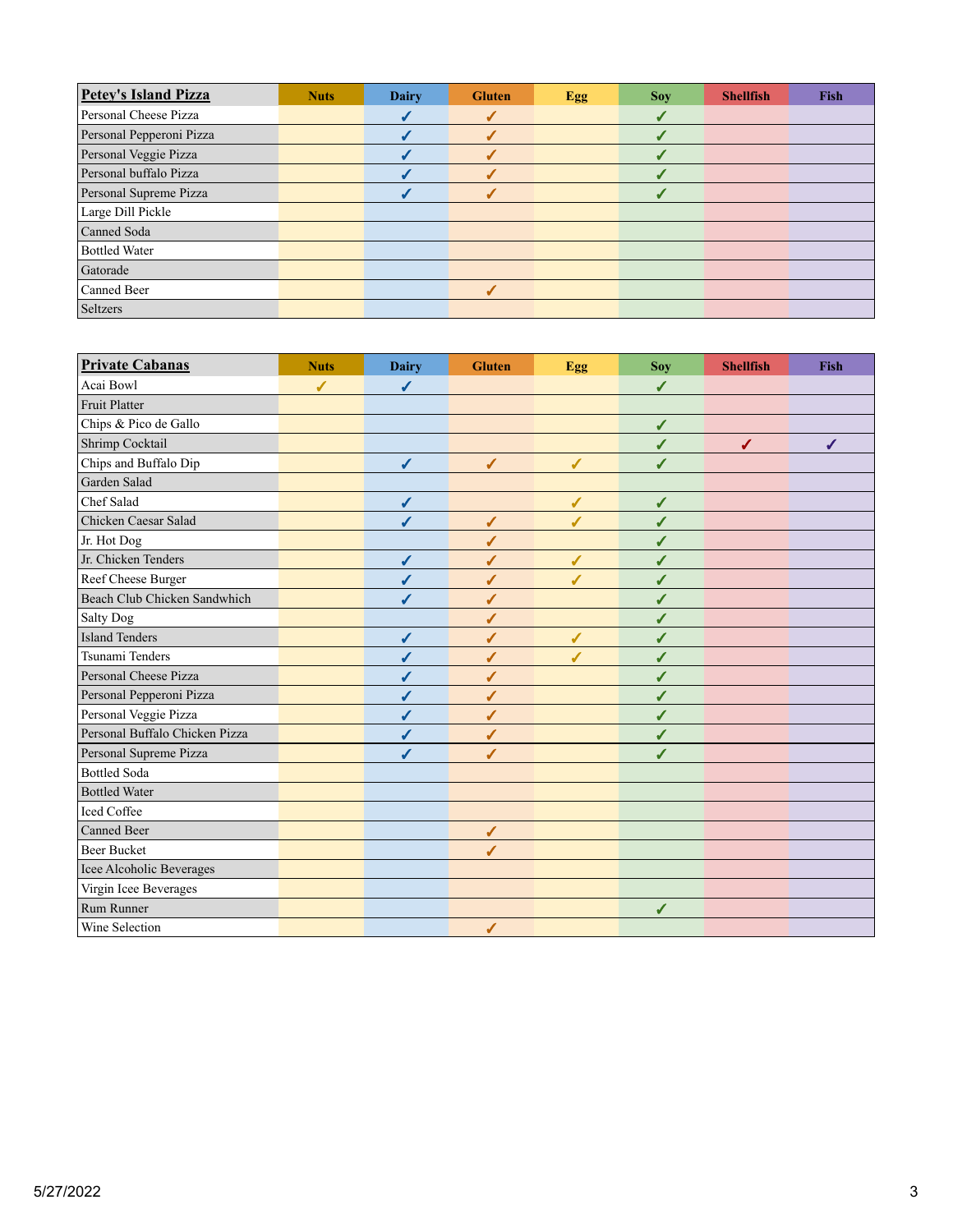| <b>Poncho Cantina</b>     | <b>Nuts</b> | <b>Dairy</b> | <b>Gluten</b> | Egg | <b>Soy</b>   | <b>Shellfish</b> | <b>Fish</b> |
|---------------------------|-------------|--------------|---------------|-----|--------------|------------------|-------------|
| Burrito (Chcken or Beef)  |             | ✔            | ✔             |     | ✔            |                  |             |
| Gluten Free Burrito       |             | √            |               |     | ✔            |                  |             |
| <b>Burrito Bowl</b>       |             | ✔            | $\checkmark$  |     | ✔            |                  |             |
| Double Protein            |             | ✔            |               |     |              |                  |             |
| Gluten Free Bowl          |             | J            |               |     | ✔            |                  |             |
| Nachos Grande             |             | ✔            | ✔             |     |              |                  |             |
| Taco Salad                |             | ✔            | ℐ             |     | ✔            |                  |             |
| Taco Salad with Meat      |             | J            | J             |     | ✔            |                  |             |
| 2 Soft Taco's             |             | ✔            | J             |     |              |                  |             |
| Quesadilla                |             | ✔            | ℐ             |     | ✔            |                  |             |
| Cheese Quasadilla         |             | ✔            | ℐ             |     | ✔            |                  |             |
| Cantina Carne Asada Fries |             | ✔            | ℐ             |     | ✔            |                  |             |
| Chips & Salsa             |             |              |               |     |              |                  |             |
| Chips & Queso             |             | ✔            |               |     | ✔            |                  |             |
| Rice & Beans              |             |              |               |     | ✔            |                  |             |
| <b>Cheese Fries</b>       |             | ✔            | $\checkmark$  |     | $\checkmark$ |                  |             |
| Southwest Waffle Fries    |             |              | ℐ             |     |              |                  |             |
| Guacamole (2oz)           |             |              |               |     | √            |                  |             |
| Extra Salsa (4oz)         |             |              |               |     |              |                  |             |
| Extra Sour Cream (4oz)    |             | ✔            |               |     |              |                  |             |
| Extra Queso               |             | ℐ            |               |     |              |                  |             |
| Fried Dough               |             |              | ✔             |     | ✔            |                  |             |
| Churros                   |             | ✔            | J             | ✔   | J            |                  |             |
| Soda                      |             |              |               |     |              |                  |             |
| <b>Bottled Water</b>      |             |              |               |     |              |                  |             |
| Agua Fresca               |             |              |               |     |              |                  |             |

| <b>International Food Festival</b>                       | <b>Nuts</b> | <b>Dairy</b> | <b>Gluten</b> | Egg | <b>Soy</b> | <b>Shellfish</b> | <b>Fish</b> |
|----------------------------------------------------------|-------------|--------------|---------------|-----|------------|------------------|-------------|
| Soft Serve with Sprinkles (Vanilla, Chocolate, or Twist) |             | ✔            |               |     | ✔          |                  |             |
| Dips (Chocolate, Strawberry)                             |             |              |               |     |            |                  |             |
| Root Beer Float                                          |             | ✔            |               |     | ℐ          |                  |             |
| Creamsicle Float                                         |             | ✔            |               |     | ✔          |                  |             |
| <b>Stok Cold Brew Float</b>                              |             | ℐ            |               |     | ℐ          |                  |             |
| Cotton Candy                                             |             |              |               |     |            |                  |             |
| <b>Stok Cold Brew</b>                                    |             |              |               |     |            |                  |             |
| Personal Cheese Pizza                                    |             | ✔            | ✔             |     | ✔          |                  |             |
| Personal Pepperoni Pizza                                 |             | J            | J             |     |            |                  |             |
| Qtr. Pound Hot Dog Basket                                |             |              |               |     |            |                  |             |
| Qtr. Pound Chili Cheese Dog Basket                       |             | ✔            |               |     |            |                  |             |
| Qtr. Pound Mac n Cheese Dog Basket                       |             | J            | ℐ             | ✔   |            |                  |             |
| Mac n Chhese Bowl                                        |             |              |               | ✔   |            |                  |             |
| Bacon Mac n Chhese Bowl                                  |             |              |               | J   |            |                  |             |
| Chili Mac n Cheese Bowl                                  |             | J            | ℐ             | ✔   | ✔          |                  |             |
| Pulled Pork Mac n Cheese Bowl                            |             | J            | ℐ             | ℐ   | ℐ          |                  |             |
| Italian Sausage Basket                                   |             |              | J             |     |            |                  |             |
| Chicken Parmesan Sandwich                                |             | J            | J             | ℐ   |            |                  |             |
| Hand Cut French Fries                                    |             |              |               |     |            |                  |             |
| <b>Cheese Fries</b>                                      |             | J            | ✔             |     |            |                  |             |
| Poutine Fries                                            |             | ◢            | s             |     |            |                  |             |
| Soda                                                     |             |              |               |     |            |                  |             |
| <b>Bottled Water</b>                                     |             |              |               |     |            |                  |             |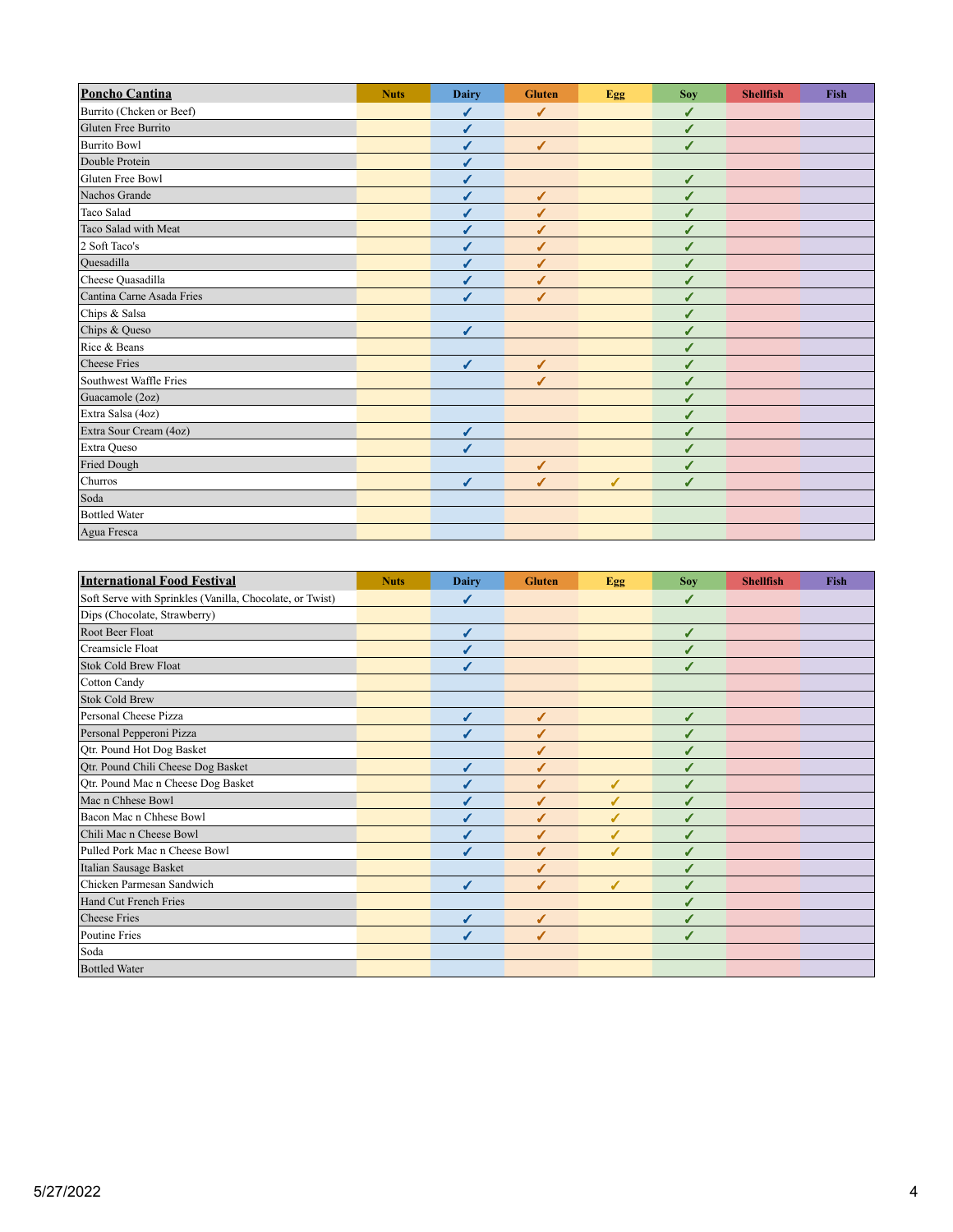| <b>Dancing Bear Canteen</b>               | <b>Nuts</b> | <b>Dairy</b> | <b>Gluten</b> | Egg | <b>Soy</b> | <b>Shellfish</b> | <b>Fish</b> |
|-------------------------------------------|-------------|--------------|---------------|-----|------------|------------------|-------------|
| Bacon Cheddar Burger                      |             |              |               |     |            |                  |             |
| Cheeseburger                              |             |              | ✔             |     | ✔          |                  |             |
| Hamburger                                 |             |              | J             |     |            |                  |             |
| <b>Black Bean Burger</b>                  |             |              | ✔             |     | ℐ          |                  |             |
| 1/4 lb Hot Dog                            |             |              | ℐ             |     |            |                  |             |
| Gluten Free Turkey Burger w/chips         |             | J            |               |     |            |                  |             |
| Gluten Free Buffalo Turkey Burger w/chips |             |              |               |     |            |                  |             |
| Garden Salad                              |             |              |               |     |            |                  |             |
| <b>Steak Fries</b>                        |             |              |               |     | ✔          |                  |             |
| Corn on the Cob                           |             |              |               |     |            |                  |             |
| Kids Hot Dog Meal                         |             |              | ✔             | ✔   | ✔          |                  |             |
| Kids Chicken Tender Basket                |             |              | ℐ             | ℐ   | ℐ          |                  |             |
| Draft Beer                                |             |              | ℐ             |     |            |                  |             |
| Canned Seltzer                            |             |              |               |     |            |                  |             |
| Wine                                      |             |              | ✔             |     |            |                  |             |
| <b>Bottled Soda</b>                       |             |              |               |     |            |                  |             |
| Bacon Cheddar Burger Only                 |             | ℐ            | ✔             |     | ✔          |                  |             |
| Cheeseburger Only                         |             | J            |               |     | ✔          |                  |             |
| Hamburger Only                            |             |              |               |     |            |                  |             |
| 1/4 lb Hot Dog Only                       |             |              | ℐ             |     | ✔          |                  |             |
| Gluten Free Turkey Burger Only            |             |              |               |     | ℐ          |                  |             |
| Gluten Free Buffalo Turkey Burger Only    |             |              |               |     |            |                  |             |
| Gluten Free Chips                         |             |              |               |     |            |                  |             |

| Cafe D'or                 | <b>Nuts</b> | <b>Dairy</b> | <b>Gluten</b> | Egg | <b>Soy</b> | <b>Shellfish</b> | Fish |
|---------------------------|-------------|--------------|---------------|-----|------------|------------------|------|
| Coffee                    |             |              |               |     |            |                  |      |
| <b>Espresso Latte</b>     |             | ✔            |               |     |            |                  |      |
| Espresso Mocha            |             |              |               |     |            |                  |      |
| Espresso Caramel Machiato |             |              |               |     | ✔          |                  |      |
| Hot Tea                   |             |              |               |     |            |                  |      |
| Shaken Iced Tea           |             |              |               |     |            |                  |      |
| Matcha Latte              |             |              |               |     |            |                  |      |
| Chai                      |             |              |               |     |            |                  |      |
| Coffee Frappuccino        |             |              |               |     |            |                  |      |
| Cream Frappuccino         | ✔           |              | ✔             |     | ✔          |                  |      |
| Refreshers                | J           |              |               |     | ✔          |                  |      |
| Hot Chocolate             |             |              |               |     |            |                  |      |
| Add Espresso Shot         |             |              |               |     |            |                  |      |
| Almond Milk               | ✔           |              | ✔             |     | ✔          |                  |      |
| Coconut Milk              | ✔           |              | ✔             |     | ✔          |                  |      |
| Oat Milk                  |             |              |               |     |            |                  |      |
| Add Flavor Shot           |             |              |               |     |            |                  |      |
| Add Whipped Cream         |             | ◢            | ✔             |     | ✔          |                  |      |
| San Pellegrino            |             |              |               |     |            |                  |      |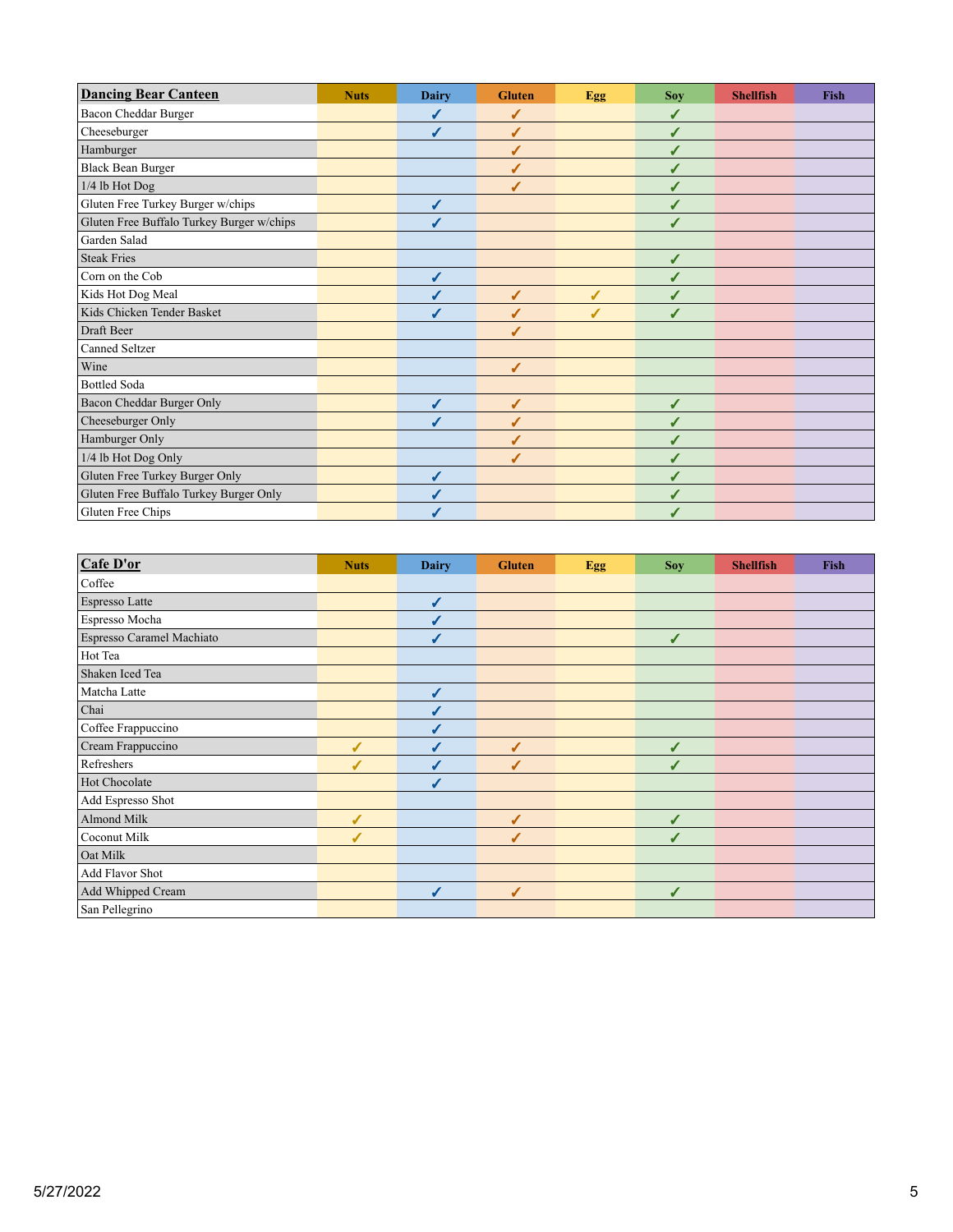| <b>Gables Grill</b>                  | <b>Nuts</b> | Dairy | <b>Gluten</b> | <b>Egg</b> | <b>Soy</b> | <b>Shellfish</b> | <b>Fish</b> |
|--------------------------------------|-------------|-------|---------------|------------|------------|------------------|-------------|
| Fried Chicken Sandwich Basket        |             |       | J             | ℐ          |            |                  |             |
| Cheeseburger Basket                  |             |       | J             |            |            |                  |             |
| Hamburger Basket                     |             |       | J             |            |            |                  |             |
| <b>Untamed Burger</b>                |             |       |               |            |            |                  |             |
| Footlong Hotdog Basket               |             |       |               |            |            |                  |             |
| Southwestern Chicken Sandwich Basket |             |       |               |            |            |                  |             |
| Gluten Free Chicken Tender Basket    |             |       |               |            |            |                  |             |
| Chicken Tender Basket                |             |       | J             | J          |            |                  |             |
| Side of Fries                        |             |       |               |            |            |                  |             |
| Kids Hotdog basket                   |             |       | ✔             |            | ✔          |                  |             |
| Soda                                 |             |       |               |            |            |                  |             |
| <b>Bottled Water</b>                 |             |       |               |            |            |                  |             |
| Cheeseburger Only                    |             |       | J             |            |            |                  |             |
| Hamburger Only                       |             |       |               |            |            |                  |             |
| Southwestern Chicken Sandwich Only   |             |       | J             | J          |            |                  |             |
| Chicken Tender Only                  |             |       | J             | J          |            |                  |             |
| Gluten Free Chicken Tender Only      |             |       |               |            |            |                  |             |

| Lemonade                               | Nuts. | Dairy | <b>Gluten</b> | Egg | <b>Sov</b> | <b>Shellfish</b> | Fish |
|----------------------------------------|-------|-------|---------------|-----|------------|------------------|------|
| Lemonade                               |       |       |               |     |            |                  |      |
| Add Flavor Shot (Strawberry/Raspberry) |       |       |               |     |            |                  |      |
| Pretzel with Cheese                    |       |       |               |     |            |                  |      |
| Fruit Cup                              |       |       |               |     |            |                  |      |
| Popcorn                                |       |       |               |     |            |                  |      |

| <b>Giant Pineapple</b> | <b>Nuts</b> | <b>Dairy</b> | <b>Gluten</b> | <b>Egg</b> | <b>Soy</b> | <b>Shellfish</b> | Fish |
|------------------------|-------------|--------------|---------------|------------|------------|------------------|------|
| Dole Whip              |             |              |               |            |            |                  |      |
| Soft Serve w/Sprinkles |             |              |               |            |            |                  |      |
| Rum Runner             |             |              |               |            |            |                  |      |
| Rum Runner Souvenir    |             |              |               |            |            |                  |      |
| Canned Beer            |             |              |               |            |            |                  |      |
| Seltzers               |             |              |               |            |            |                  |      |
| Gatorade               |             |              |               |            |            |                  |      |
| <b>Bottled Water</b>   |             |              |               |            |            |                  |      |
| Popcorn                |             |              |               |            |            |                  |      |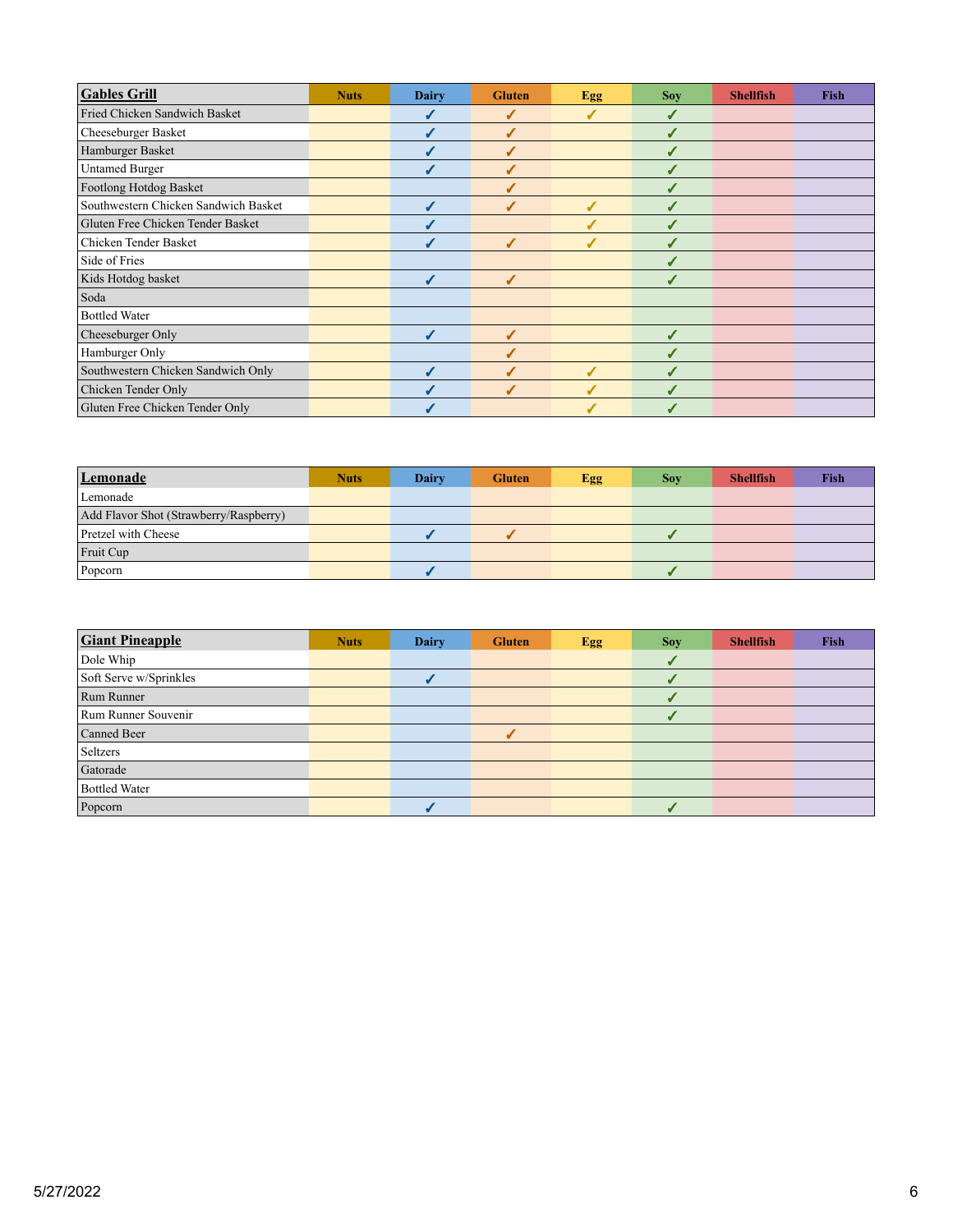| <b>Chicken Coop</b>          | <b>Nuts</b> | Dairy | <b>Gluten</b> | <b>Egg</b> | <b>Sov</b> | <b>Shellfish</b> | Fish |
|------------------------------|-------------|-------|---------------|------------|------------|------------------|------|
| Chicken Tender Basket        |             |       |               |            |            |                  |      |
| Sauced Chicken Tender Basket |             |       |               |            |            |                  |      |
| French Fries                 |             |       |               |            |            |                  |      |
| Soda                         |             |       |               |            |            |                  |      |
| Water                        |             |       |               |            |            |                  |      |
| Gatorade                     |             |       |               |            |            |                  |      |
| Sauced Chicken Tenders Only  |             |       |               |            |            |                  |      |
| Chicken Tenders Only         |             |       |               |            |            |                  |      |

| <b>Lumber Jack Ice Cream</b>    | <b>Nuts</b> | <b>Dairy</b> | <b>Gluten</b> | Egg | <b>Soy</b> | <b>Shellfish</b> | <b>Fish</b> |
|---------------------------------|-------------|--------------|---------------|-----|------------|------------------|-------------|
| Fresh Fruit Smoothie            |             | ✓            |               |     |            |                  |             |
| Fresh Fruit                     |             |              |               |     |            |                  |             |
| <b>Stok Cold Brew</b>           |             |              |               |     |            |                  |             |
| Soft Serve w/Sprinkles          |             | ✔            |               |     | ✔          |                  |             |
| Soft Serve Kiddie Cup           |             |              |               |     |            |                  |             |
| Log Flume Sundae                |             |              |               |     | ✔          |                  |             |
| Pirate Ship Sundae              | ℐ           | ✔            |               |     | ✔          |                  |             |
| Timber Splash Sundae            | ℐ           | ✔            |               |     | ✔          |                  |             |
| Lumberjack Mega Cookie Sandwich |             |              | ✔             | ✔   | ✔          |                  |             |
| Sprinkles                       | J           |              | J             |     |            |                  |             |
| <b>Bananas</b>                  |             |              |               |     |            |                  |             |
| <b>Blueberries</b>              |             |              |               |     |            |                  |             |
| Strawberries                    |             |              |               |     |            |                  |             |
| Hot Fudge Sauce                 | J           | J            |               |     | J          |                  |             |
| Cherries                        |             |              |               |     | J          |                  |             |
| M&Ms                            | ✔           | ✔            |               |     |            |                  |             |
| Whipped Cream                   |             | ℐ            |               |     | ✔          |                  |             |
| Soda                            |             |              |               |     |            |                  |             |
| Souvenir Cup                    |             |              |               |     |            |                  |             |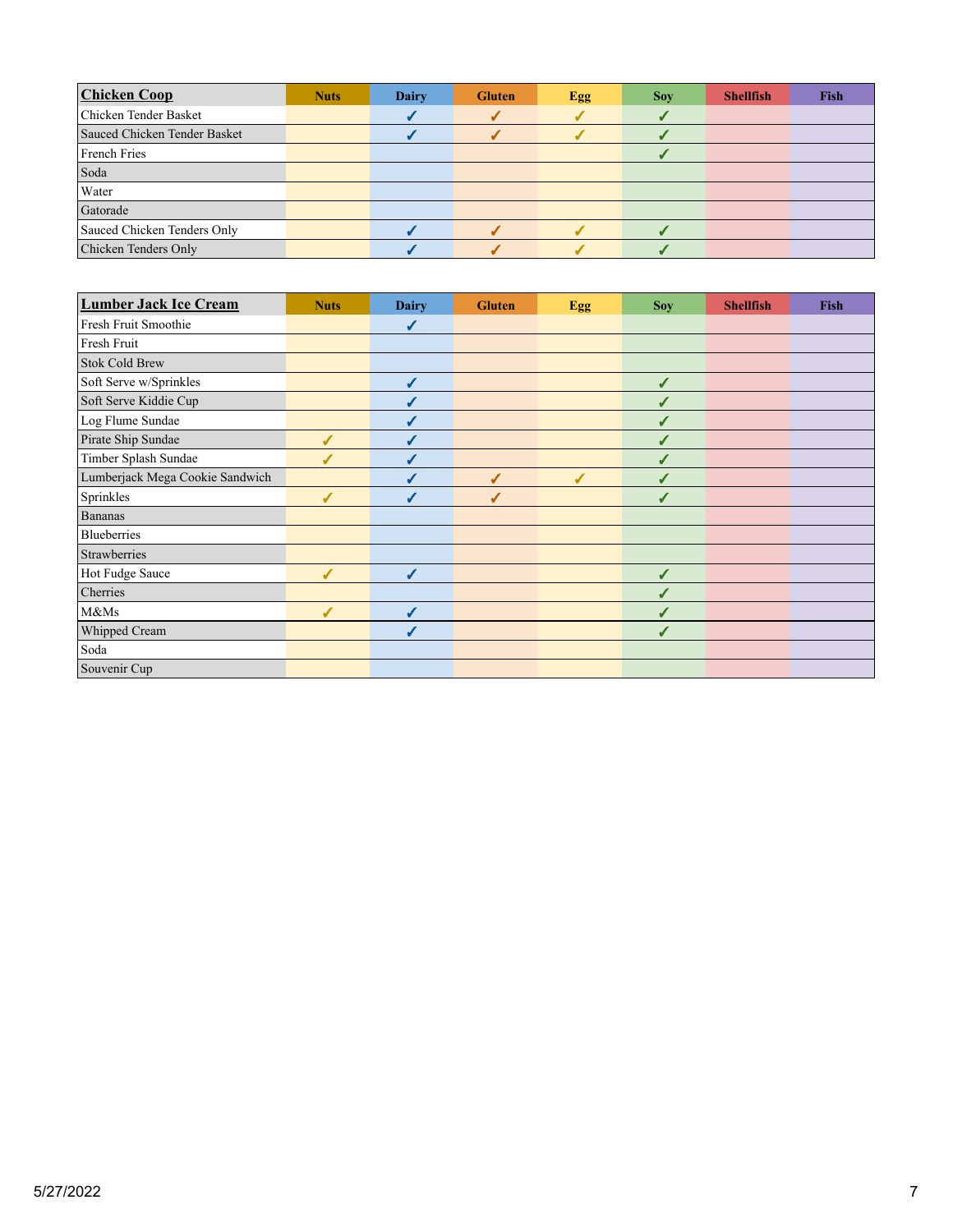| Popcorn              | <b>Nuts</b> | Dairy | <b>Gluten</b> | Egg | <b>Soy</b> | <b>Shellfish</b> | Fish |
|----------------------|-------------|-------|---------------|-----|------------|------------------|------|
| Popcorn Bag          |             |       |               |     |            |                  |      |
| Caramel Popcorn Bag  |             |       |               |     |            |                  |      |
| Soda                 |             |       |               |     |            |                  |      |
| <b>Bottled Water</b> |             |       |               |     |            |                  |      |
| Gatorade             |             |       |               |     |            |                  |      |
| Refill               |             |       |               |     |            |                  |      |
| Souvenir Popcorn Cup |             |       |               |     |            |                  |      |

| <b>Fried Dough</b>                                               | <b>Nuts</b> | Dairy | <b>Gluten</b> | Egg | Sov | <b>Shellfish</b> | Fish |
|------------------------------------------------------------------|-------------|-------|---------------|-----|-----|------------------|------|
| Fried Dough w/ butter, powdered & cinnamon sugar                 |             |       |               |     |     |                  |      |
| Fried Dough w/ strawberry jelly, peanut butter, & powdered sugar |             |       |               |     |     |                  |      |
| Fried Dough BLT                                                  |             |       |               |     |     |                  |      |
| Soda                                                             |             |       |               |     |     |                  |      |
| <b>Bottled Water</b>                                             |             |       |               |     |     |                  |      |
| Gatorade                                                         |             |       |               |     |     |                  |      |

| <b>The Smoker</b>            | <b>Nuts</b> | <b>Dairy</b> | <b>Gluten</b> | Egg | <b>Soy</b> | <b>Shellfish</b> | Fish |
|------------------------------|-------------|--------------|---------------|-----|------------|------------------|------|
| Pulled Pork Sandwich         |             |              | J             | ℐ   | J          |                  |      |
| <b>Brisket Sandwich</b>      |             |              | J             | J   |            |                  |      |
| <b>Chicken Quarters</b>      |             |              |               | J   |            |                  |      |
| Sausage/Chips                |             |              |               | ℐ   |            |                  |      |
| Half Rack of Ribs            |             |              |               | J   | J          |                  |      |
| Burnt Ends                   |             |              |               | J   |            |                  |      |
| <b>Burnt Ends Nachos</b>     |             |              | √             |     | ✔          |                  |      |
| <b>Bottled Water</b>         |             |              |               |     |            |                  |      |
| <b>Bottled Soda</b>          |             |              |               |     |            |                  |      |
| Draft Beer                   |             |              | J             |     |            |                  |      |
| Canned Beer                  |             |              | J             |     |            |                  |      |
| Mac n Cheese Side            |             | ℐ            | ✔             | ℐ   | ✔          |                  |      |
| <b>Baked Beans</b>           |             |              |               |     | J          |                  |      |
| Potato Chips                 |             | J            |               |     |            |                  |      |
| Pulled Pork Sandwich Only    |             |              |               |     |            |                  |      |
| <b>Brisket Sandwich Only</b> |             |              | J             | J   |            |                  |      |
| Sausage Only                 |             |              |               |     |            |                  |      |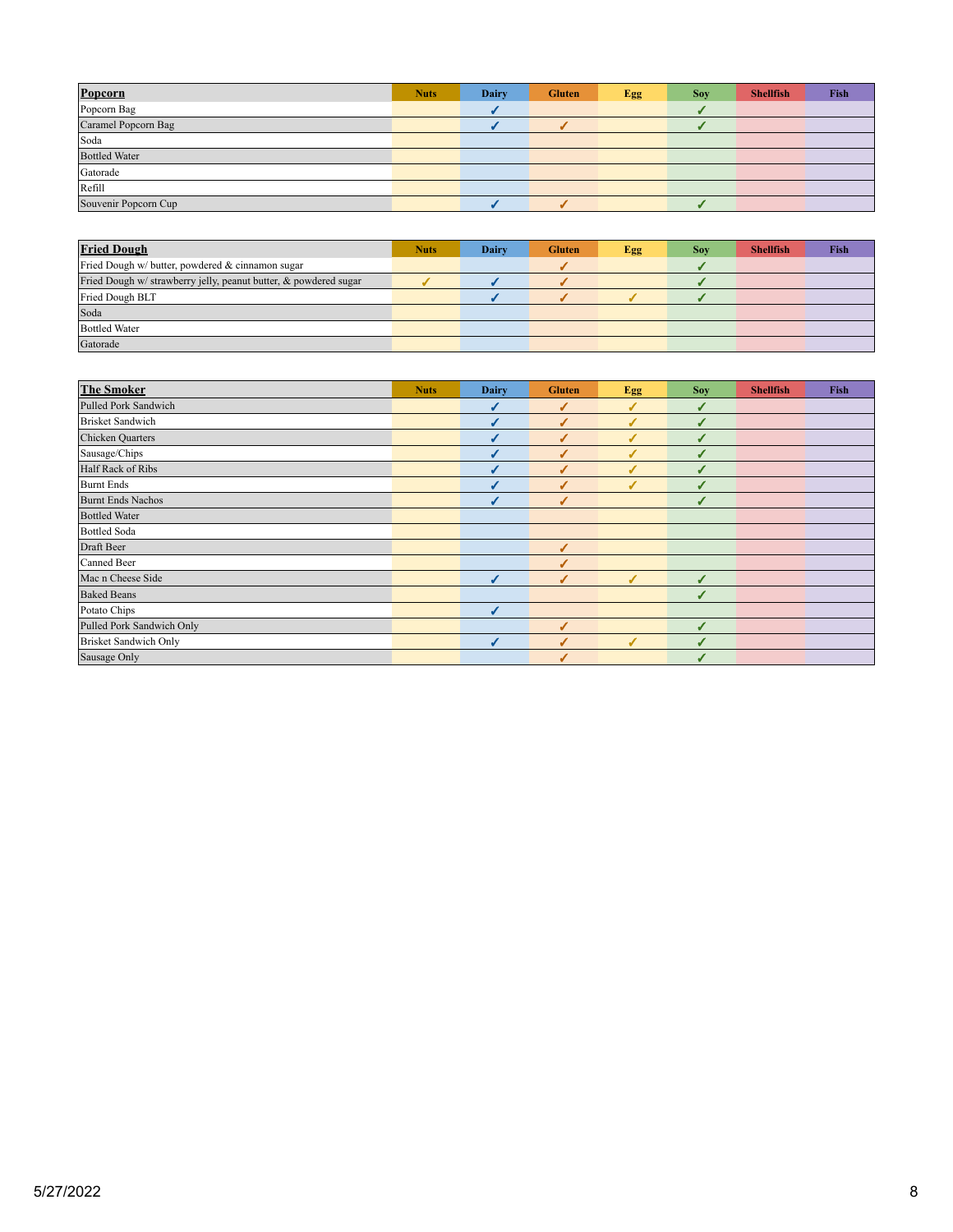| <b>The Trellis</b>                   | <b>Nuts</b> | <b>Dairy</b> | <b>Gluten</b> | Egg | Soy | <b>Shellfish</b> | Fish |
|--------------------------------------|-------------|--------------|---------------|-----|-----|------------------|------|
| Cheeseburger Basket                  |             | ✔            | √             |     | ✔   |                  |      |
| Hamburger Basket                     |             |              | ✔             |     | √   |                  |      |
| <b>BBQ Bacon Cheeseburger Basket</b> |             | ✔            | ✔             |     | ✔   |                  |      |
| Black Bean Veggie Burger Basket      |             |              | ✔             |     | ✔   |                  |      |
| Grilled Chicken Sandwich Basket      |             | √            | ✔             |     | √   |                  |      |
| <b>Whole Cheese Pizza</b>            |             | ✔            | ✔             |     | ✔   |                  |      |
| Whole Pepperoni Pizza                |             | ✔            | ✔             |     | ✔   |                  |      |
| Cheese Slice                         |             | ✔            | ✔             |     | ✔   |                  |      |
| Pepperoni Slice                      |             | ✔            | ✔             |     | ✔   |                  |      |
| Fried Chicken Basket                 |             | ✔            | ✔             | ✔   | ✔   |                  |      |
| Nashville Chicken Basket             |             |              | √             | ✔   | ✔   |                  |      |
| Footlong Hot Dog Basket              |             |              | √             |     | ✔   |                  |      |
| Kids Hot Dog Basket                  |             |              | √             |     | J   |                  |      |
| Garden Salad                         |             |              | ✔             |     |     |                  |      |
| Chicken Caesar Salad                 |             | ✔            | ✔             | ✔   | ✔   |                  |      |
| Fruit Cup                            |             |              |               |     |     |                  |      |
| Soda                                 |             |              |               |     |     |                  |      |
| Gatorade                             |             |              |               |     |     |                  |      |
| <b>Bottled Water</b>                 |             |              |               |     |     |                  |      |
| Hood Milk                            |             | $\checkmark$ |               |     |     |                  |      |
| Rockstar Energy Drink                |             |              |               |     |     |                  |      |
| <b>Starbucks Coffee</b>              |             |              |               |     |     |                  |      |
| Teavana Hot Tea                      |             |              |               |     |     |                  |      |
| Kind Bars                            | ✔           | $\checkmark$ |               | ✔   | ✔   |                  |      |
| Grilled Chicken Only                 |             |              |               |     | ✔   |                  |      |
| Fried Chicken Only                   |             | ✔            | $\checkmark$  | ✔   | ✔   |                  |      |
| Nashville Chicken Only               |             |              | √             |     | ✔   |                  |      |
| Cheeseburger Only                    |             | ✔            | ✔             |     | ✔   |                  |      |
| Hamburger Only                       |             |              | ✔             |     | ✔   |                  |      |
| <b>BBQ Bacon Cheeseburger Only</b>   |             | ✔            | √             |     | ✔   |                  |      |
| <b>Black Bean Veggie Burger Only</b> |             |              | $\sqrt{2}$    |     | ✔   |                  |      |
| Fries                                |             |              |               |     | ✔   |                  |      |
| Footlong Hot Dog Only                |             |              | ✔             |     |     |                  |      |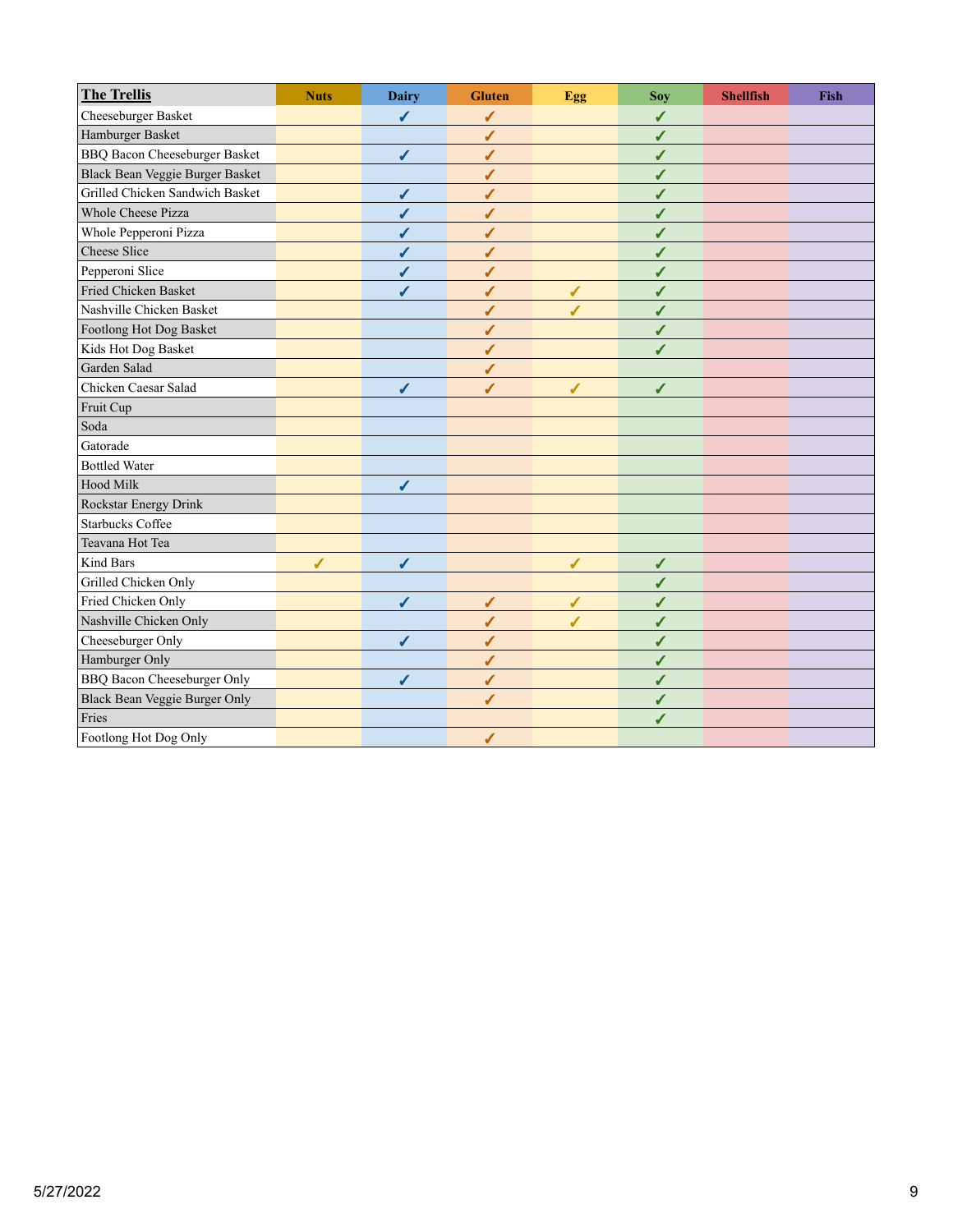| <b>Sons of Liberty Tavern</b>    | <b>Nuts</b> | <b>Dairy</b> | <b>Gluten</b> | Egg | <b>Soy</b> | <b>Shellfish</b> | Fish |
|----------------------------------|-------------|--------------|---------------|-----|------------|------------------|------|
| Seasoned Waffle Fries            |             |              | ✔             |     | ✔          |                  |      |
| Mozzarella Sticks                |             | $\checkmark$ | ✔             | ✔   | ✓          |                  |      |
| <b>Sweet Potato Waffle Fries</b> |             |              |               |     | ✔          |                  |      |
| Chips & Queso                    |             | $\checkmark$ |               |     | ✔          |                  |      |
| Chicken Tender Basket            |             | ✔            | $\checkmark$  | ✔   | ✔          |                  |      |
| Foot Long Hot Dog                |             | ✔            | ✔             |     | ✓          |                  |      |
| Gluten Free Turkey Wrap          |             | ✔            |               | ✔   | ✔          |                  |      |
| Fried Chicken Club               |             | √            | ✔             | ✔   | ✔          |                  |      |
| Steak & Cheese                   |             | J            | ✔             |     | ✔          |                  |      |
| <b>BLT</b> Sandwich              |             |              | ✔             | ✔   | ✔          |                  |      |
| Grilled Reuben Sandwich          |             | ✔            | ✔             | J   | ✓          |                  |      |
| <b>Black Bean Burger</b>         |             |              | ✔             |     | ✔          |                  |      |
| Chicken Caesar Salad             |             | $\checkmark$ | ✔             | ✔   | ✔          |                  |      |
| Gluten Free Garden Salad         |             |              |               |     | ✔          |                  |      |
| Gluten Free Chophouse Salad      |             | ✔            |               | ✔   | ✔          |                  |      |
| Kids Grilled Cheese              |             | ✔            | ✔             | ✔   | ✔          |                  |      |
| Kids Chicken Tender Basket       |             | ✔            | ✔             |     | ℐ          |                  |      |
| Draft Beer                       |             |              | ✔             |     |            |                  |      |
| Premium Draft Beer               |             |              | ✔             |     |            |                  |      |
| Alcoholic Canned Options         |             |              |               |     |            |                  |      |
| <b>Wine Selections</b>           |             |              | ✔             |     |            |                  |      |
| Soda                             |             |              |               |     |            |                  |      |
| <b>Bottled Water</b>             |             |              |               |     |            |                  |      |
| Hood Milk                        |             | $\checkmark$ |               |     |            |                  |      |
| Apple Juice                      |             |              |               |     |            |                  |      |
| <b>Starbucks Coffee</b>          |             |              |               |     |            |                  |      |
| Teavana Hot Tea                  |             |              |               |     |            |                  |      |
| Hot Chocolate                    | ✔           | ✔            |               |     |            |                  |      |
| Frozen Cocktail                  |             |              |               |     |            |                  |      |
| Chicken Tenders Only             |             |              | ✔             |     | ✔          |                  |      |
| Clam Chowder                     |             | ✓            | ✔             |     | ✓          | ✔                | ✔    |

| <b>Tropical Chillers</b> | Nuts | Dairy | <b>Gluten</b> | Egg | Sov | <b>Shellfish</b> | Fish |
|--------------------------|------|-------|---------------|-----|-----|------------------|------|
| Tropical Chiller Cup     |      |       |               |     |     |                  |      |
| Tropical Souvenir Cup    |      |       |               |     |     |                  |      |
| Souvenir Cup Refill      |      |       |               |     |     |                  |      |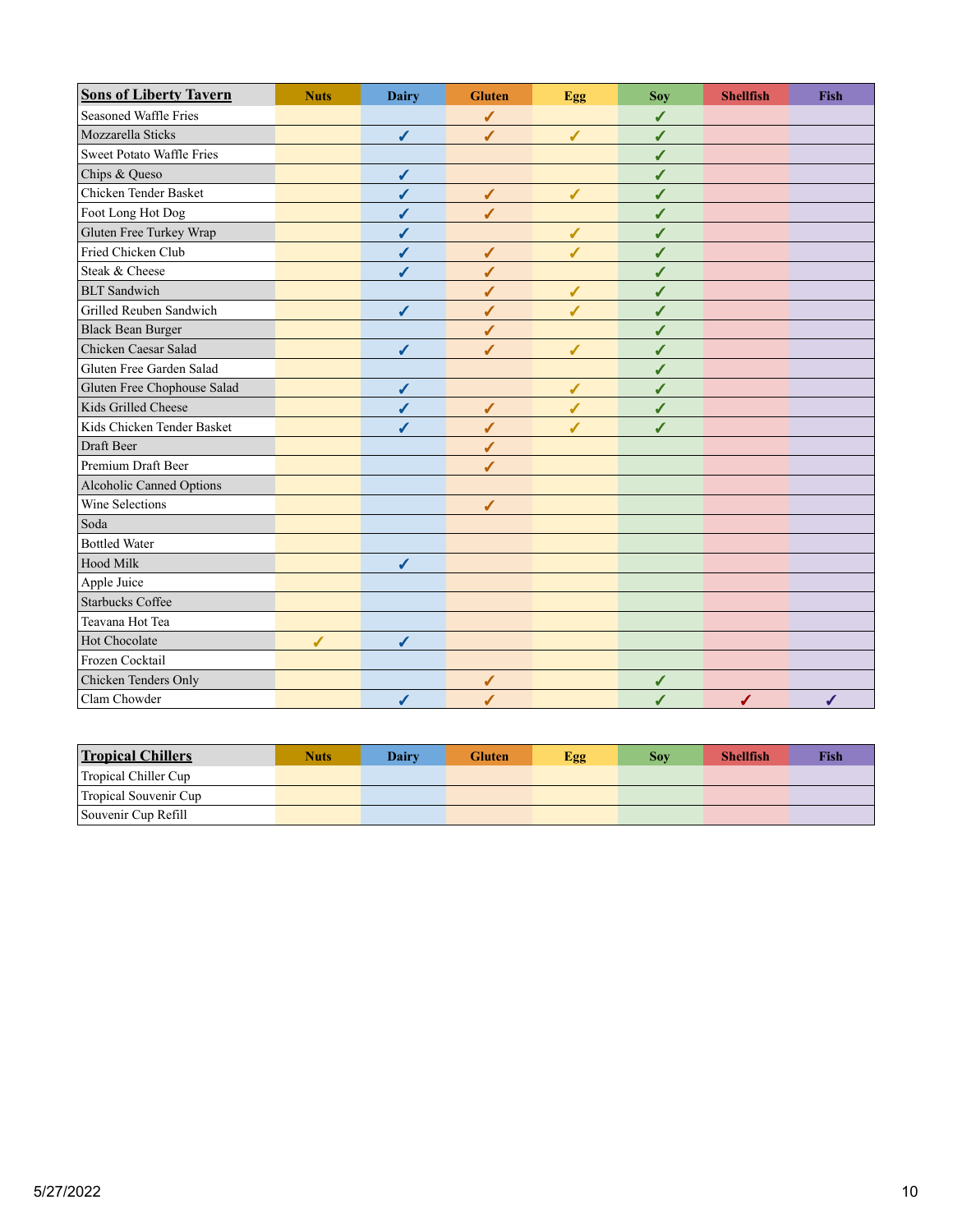| <b>Minuteman Clams</b>   | <b>Nuts</b> | <b>Dairy</b> | <b>Gluten</b> | Egg | <b>Soy</b> | <b>Shellfish</b> | <b>Fish</b> |
|--------------------------|-------------|--------------|---------------|-----|------------|------------------|-------------|
| Chicken Tender Basket    |             |              | ✔             |     |            |                  |             |
| Clam Plate               |             |              | J             |     |            | ✔                | ✔           |
| Clam Roll Plate          |             |              | J             |     | J          | J                | J           |
| Lobster Roll Plate       |             |              | J             | ℐ   | ℐ          |                  | J           |
| Fried Lobster Plate      |             |              | J             |     | ✔          | ℐ                | ✔           |
| Fried Lobster Roll Plate |             |              | J             |     | ✔          | ✔                |             |
| Fish & Chips             |             |              | ✔             |     | ✔          | ✔                | J           |
| Fish Taco Plate          |             |              | ✔             | ✔   | ✔          | J                |             |
| Gluten Free Garden Salad |             |              |               |     | ✔          |                  |             |
| Chicken Caesar Salad     |             | ✔            | J             |     |            |                  | ✔           |
| <b>French Fries</b>      |             |              |               |     |            |                  |             |
| <b>Onion Rings</b>       |             |              | J             | ✔   | ✔          |                  |             |
| Soda                     |             |              |               |     |            |                  |             |
| <b>Bottled Water</b>     |             |              |               |     |            |                  |             |
| Clam Chowder Bowl        |             |              | J             |     |            |                  |             |
| Clam Roll Only           |             |              | J             | J   |            |                  |             |
| Lobster Roll only        |             |              |               |     |            |                  |             |
| Chicken Tenders Only     |             |              |               |     |            |                  |             |

| <b>BeBop Diner</b>            | <b>Nuts</b> | <b>Dairy</b> | <b>Gluten</b>    | Egg                      | <b>Soy</b> | <b>Shellfish</b> | <b>Fish</b> |
|-------------------------------|-------------|--------------|------------------|--------------------------|------------|------------------|-------------|
| Chicken Tenders               |             |              | ✔                | J                        | ✔          |                  |             |
| Fried Chicken Sandwich Basket |             |              | ✔                | $\overline{\mathcal{L}}$ | ✔          |                  |             |
| Hamburger                     |             |              | $\sqrt{2}$       |                          | ✔          |                  |             |
| CheeseBurger                  |             |              | $\boldsymbol{J}$ |                          | ✔          |                  |             |
| Footlong Hot Dog Basket       |             |              | J                |                          | ✔          |                  |             |
| Chicken BLT Salad             |             |              | $\overline{ }$   |                          |            |                  |             |
| Gluten Free BLT Salad         |             |              |                  |                          |            |                  |             |
| <b>Fried Dough</b>            |             |              | J                |                          | √          |                  |             |
| Fruit Cup                     |             |              |                  |                          |            |                  |             |
| Soda                          |             |              |                  |                          |            |                  |             |
| <b>Rockstar Energy Drink</b>  |             |              |                  |                          |            |                  |             |
| <b>Bottled Water</b>          |             |              |                  |                          |            |                  |             |
| Souvenir Cup                  |             |              |                  |                          |            |                  |             |
| Chicken Tenders Only          |             |              | $\boldsymbol{J}$ | ℐ                        | ✔          |                  |             |
| Fried Chicken Sandwich Only   |             |              | ℐ                | J                        | J          |                  |             |
| Hamburger Only                |             |              |                  |                          | J          |                  |             |
| Cheeseburger Only             |             |              |                  |                          |            |                  |             |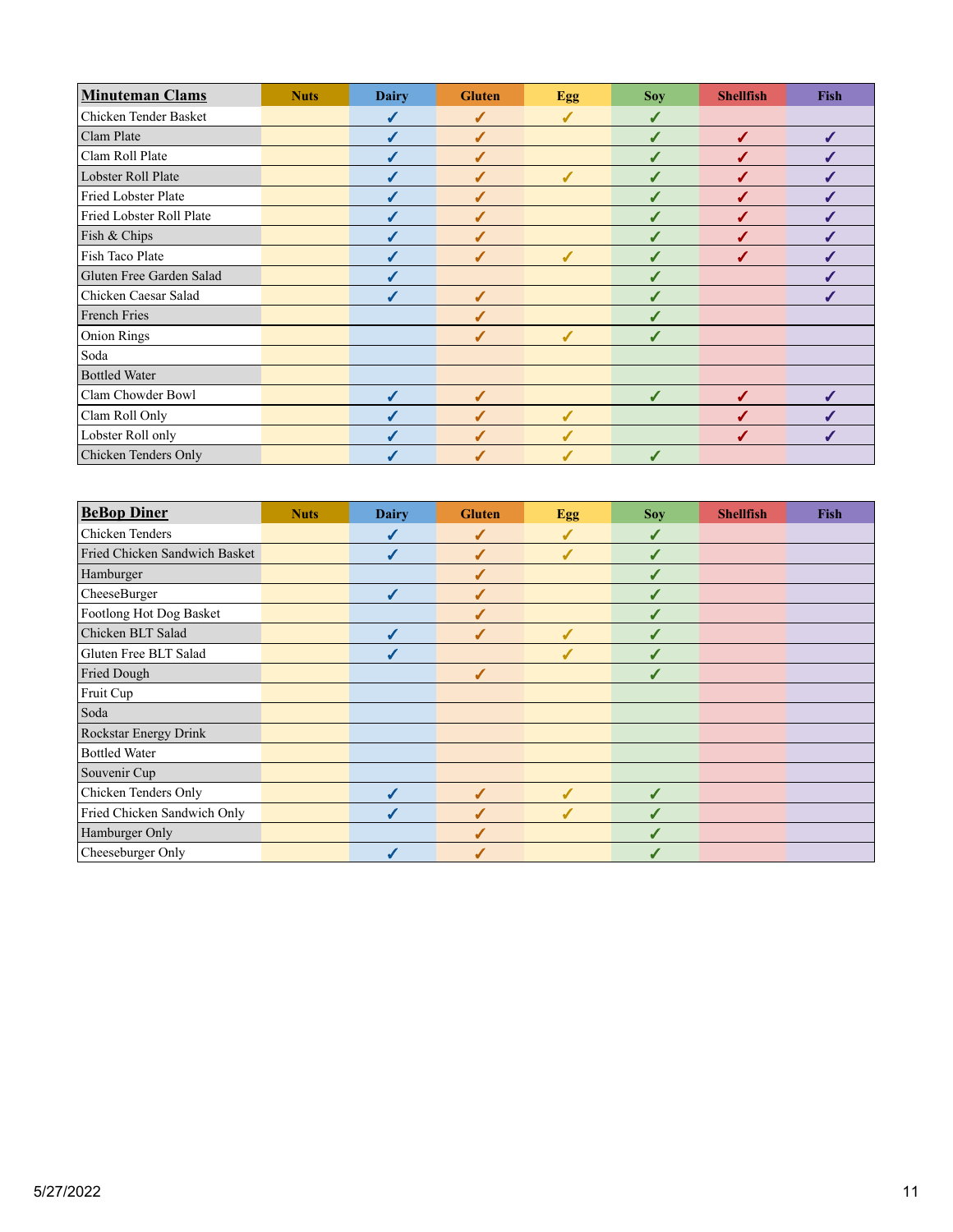| <b>Corkscrew Dippin' Dots</b>            | <b>Nuts</b> | <b>Dairy</b> | <b>Gluten</b> | Egg | <b>Sov</b> | <b>Shellfish</b> | Fish |
|------------------------------------------|-------------|--------------|---------------|-----|------------|------------------|------|
| Cookies & Cream Dippin' Dots             |             |              |               |     |            |                  |      |
| Rainbow Ice Dippin' Dots                 |             |              |               |     |            |                  |      |
| Chocolate Chip Cookie Dough Dippin' Dots |             |              |               |     |            |                  |      |
| <b>Cotton Candy Dippin' Dots</b>         |             |              |               |     |            |                  |      |
| Banana Split Dippin' Dots                |             |              |               |     |            |                  |      |
| Chocolate Dippin' Dots                   |             |              |               |     |            |                  |      |
| Cookie Crumble Dippin' Dots Sundae       |             |              |               |     |            |                  |      |
| Rainbows & Unicorns Dippin' Dots Sundae  |             |              |               |     |            |                  |      |
| Rainbow Fun Dippin' Dots Float           |             |              |               |     |            |                  |      |
| Orange Delight Dippin' Dots Float        |             |              |               |     |            |                  |      |
| Moonlight Dough Dippin' Dots Float       |             |              |               |     |            |                  |      |
| Citrus Fun Dippin' Dots Sundae Float     |             |              |               |     |            |                  |      |
| Soda                                     |             |              |               |     |            |                  |      |
| <b>Bottled Water</b>                     |             |              |               |     |            |                  |      |
| Popcorn                                  |             |              |               |     |            |                  |      |

| <b>Midway Stage Cart</b> | <b>Nuts</b> | <b>Dairy</b> | <b>Gluten</b> | Egg | <b>Sov</b> | <b>Shellfish</b> | <b>Fish</b> |
|--------------------------|-------------|--------------|---------------|-----|------------|------------------|-------------|
| Cotton Candy             |             |              |               |     |            |                  |             |
| Popcorn                  |             |              |               |     |            |                  |             |
| Richie's Italian Ice     |             |              |               |     |            |                  |             |
| Gatorade                 |             |              |               |     |            |                  |             |
| <b>Bottled Water</b>     |             |              |               |     |            |                  |             |

| <b>Midway Dippin' Dots</b>               | <b>Nuts</b> | Dairy | <b>Gluten</b> | Egg | <b>Soy</b> | <b>Shellfish</b> | <b>Fish</b> |
|------------------------------------------|-------------|-------|---------------|-----|------------|------------------|-------------|
| Cookies & Cream Dippin' Dots             |             |       |               |     |            |                  |             |
| Rainbow Ice Dippin' Dots                 |             |       |               |     |            |                  |             |
| Chocolate Chip Cookie Dough Dippin' Dots |             |       | ℐ             |     |            |                  |             |
| <b>Cotton Candy Dippin' Dots</b>         |             |       |               |     |            |                  |             |
| Banana Split Dippin' Dots                |             |       |               |     | J          |                  |             |
| Chocolate Dippin' Dots                   |             |       |               |     |            |                  |             |
| Cookie Crumble Dippin' Dots Sundae       |             |       |               |     |            |                  |             |
| Rainbows & Unicorns Dippin' Dots Sundae  |             |       |               |     |            |                  |             |
| Rainbow Fun Dippin' Dots Float           |             |       |               |     |            |                  |             |
| Orange Delight Dippin' Dots Float        |             |       |               |     |            |                  |             |
| Moonlight Dough Dippin' Dots Float       |             |       |               |     |            |                  |             |
| Citrus Fun Dippin' Dots Sundae Float     |             |       |               |     | J          |                  |             |
| Soda                                     |             |       |               |     |            |                  |             |
| <b>Bottled Water</b>                     |             |       |               |     |            |                  |             |
| Popcorn                                  |             |       |               |     |            |                  |             |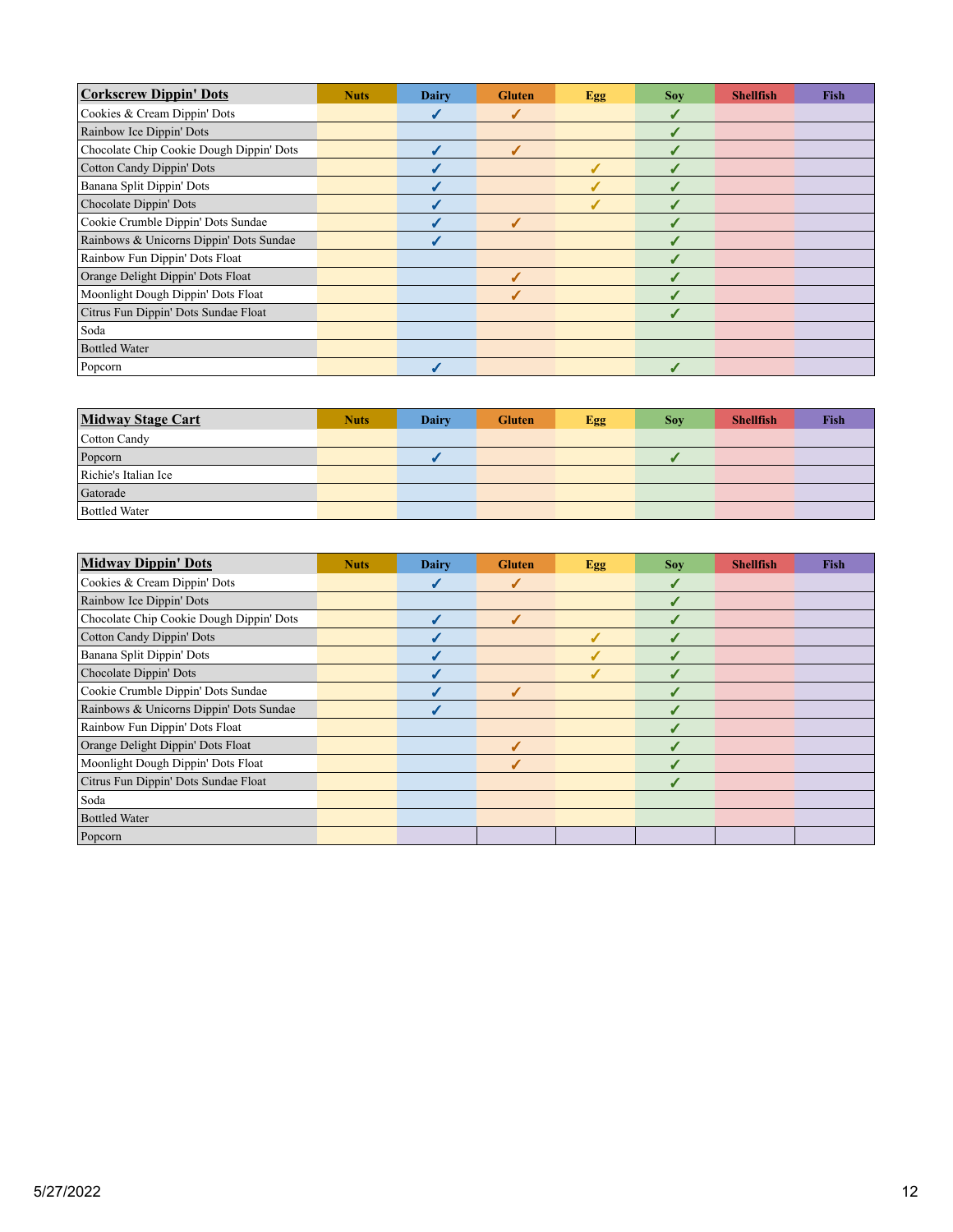| <b>Yankee Whaler</b>                         | <b>Nuts</b> | <b>Dairy</b> | <b>Gluten</b> | Egg | <b>Soy</b>   | <b>Shellfish</b> | <b>Fish</b> |
|----------------------------------------------|-------------|--------------|---------------|-----|--------------|------------------|-------------|
| Hard Scoop Ice Cream                         | ✔           | $\sqrt{2}$   | ✔             | J   | ✔            |                  |             |
| Soft Serve w/Sprinkles                       |             |              |               |     | $\checkmark$ |                  |             |
| Firecraker Cool Treat                        |             | ◢            | ✔             | J   | J            |                  |             |
| Double Cotton Candy Cool Treat               |             |              |               |     | ✔            |                  |             |
| Canobie Double Banana Split in a Waffle Bowl |             |              |               |     | J            |                  |             |
| Canobie Fudge Slider Treat                   |             |              | J             |     | ✔            |                  |             |
| Waffle Bowl                                  |             |              | ✔             | J   | ┙            |                  |             |
| Whipped Cream                                |             |              |               |     | J            |                  |             |
| Soda                                         |             |              |               |     |              |                  |             |
| Souvenir Cup                                 |             |              |               |     |              |                  |             |
| Cotton Candy                                 |             |              |               |     |              |                  |             |
| Popcorn                                      |             | √            |               |     | $\checkmark$ |                  |             |
| Fresh Fruit                                  |             |              |               |     |              |                  |             |
| <b>Bottled Water</b>                         |             |              |               |     |              |                  |             |

| <b>Antique Carousel Cart</b> | <b>Nuts</b> | <b>Dairy</b> | <b>Gluten</b> | Egg | <b>Sov</b> | <b>Shellfish</b> | <b>Fish</b> |
|------------------------------|-------------|--------------|---------------|-----|------------|------------------|-------------|
| Lemonade                     |             |              |               |     |            |                  |             |
| Add Flavor Shot              |             |              |               |     |            |                  |             |
| Richie's Italian Ice         |             |              |               |     |            |                  |             |
| Pretzel                      |             |              |               |     |            |                  |             |
| Popcorn                      |             |              |               |     |            |                  |             |
| Fruit Cup                    |             |              |               |     |            |                  |             |

| <b>The Village Carts</b> | <b>Nuts</b> | <b>Dairy</b> | <b>Gluten</b> | <b>Egg</b> | <b>Soy</b> | <b>Shellfish</b> | Fish |
|--------------------------|-------------|--------------|---------------|------------|------------|------------------|------|
| Popcorn                  |             |              |               |            |            |                  |      |
| Pretzel                  |             |              |               |            |            |                  |      |
| Cotton Candy             |             |              |               |            |            |                  |      |
| Richie's Italian Ice     |             |              |               |            |            |                  |      |
| <b>Bottled Water</b>     |             |              |               |            |            |                  |      |
| Gatorade                 |             |              |               |            |            |                  |      |